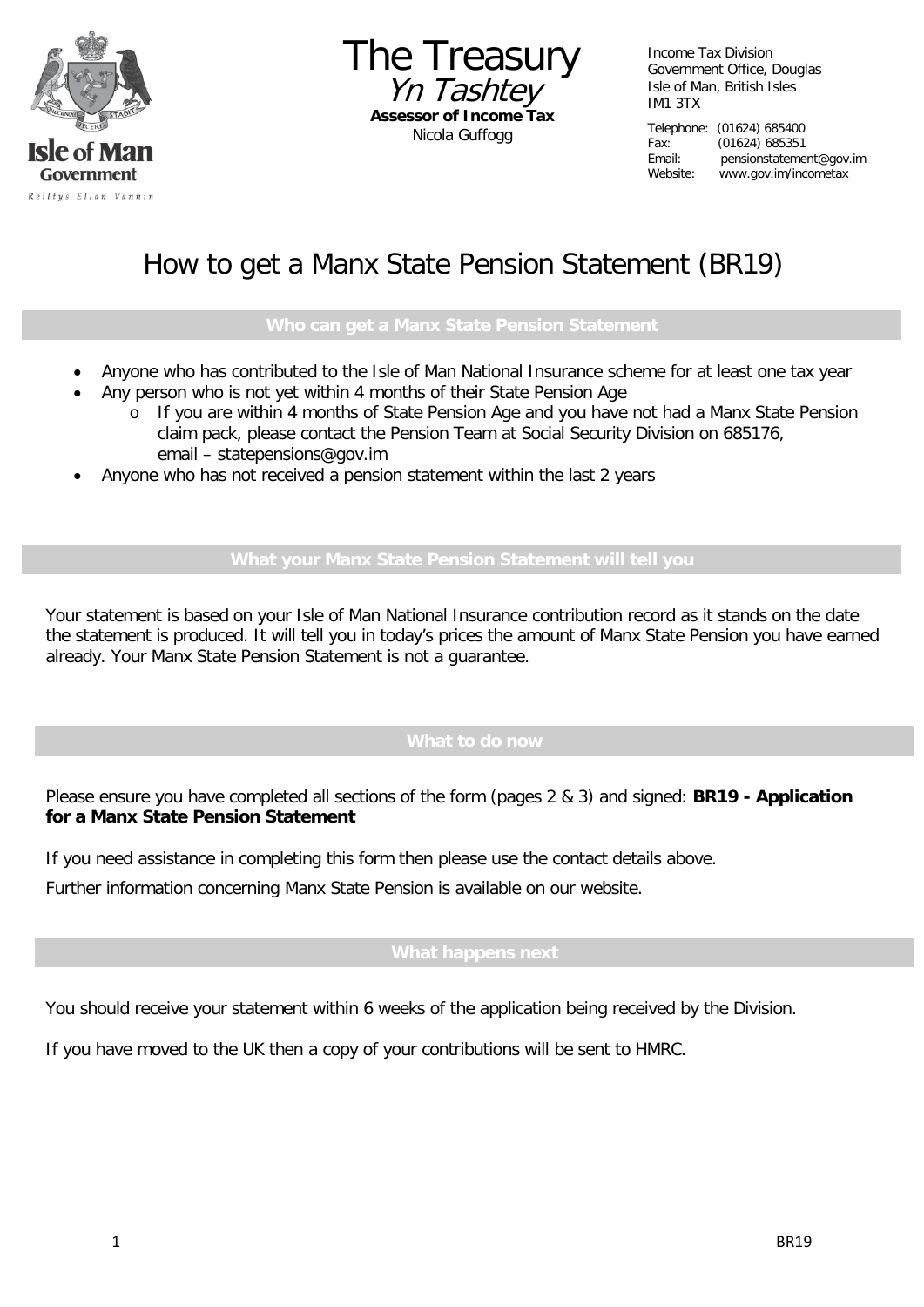# **Application for a Manx State Pension Statement**

| <b>Part 1 - Personal Details</b> |               |  |
|----------------------------------|---------------|--|
| Full Name (including             |               |  |
| title)                           |               |  |
| Any other surnames you           |               |  |
| have had                         |               |  |
| including<br>Address<br>postcode |               |  |
|                                  |               |  |
| Telephone Number                 | Date of Birth |  |
| National Insurance               |               |  |
| Number (NINO)                    |               |  |
| E-mail Address                   |               |  |

### **Part 2 – What National Insurance (NI) contributions are you currently paying? Please tick ALL the boxes that apply to you.**

Paying employee Class 1 NI contributions

Paying Class 2 self-employed NI contributions (inc. share fishermen)

Paying Class 2 voluntary NI contributions (whilst working outside the IOM)

Paying Class 3 voluntary NI contributions

Not paying NI contributions

Further information regarding voluntary contributions is available on our website. Please check if you think you are entitled to pay these contributions.

## **Part 3 – What are you doing now? Please tick ALL the descriptions that apply to you and provide dates as applicable.**

|      | Date employment ceased       |    |  |
|------|------------------------------|----|--|
|      | Previously self-employed     |    |  |
| From |                              | To |  |
|      |                              |    |  |
|      | Receiving Incapacity Benefit |    |  |
|      | Not working                  |    |  |
|      |                              |    |  |

| Part 4 – Child Benefit. Please tick the box that applies to you.             |     |  |       |    |      |  |
|------------------------------------------------------------------------------|-----|--|-------|----|------|--|
| Are you receiving Child Benefit?                                             | Yes |  |       | No |      |  |
| If no, have you received Child Benefit<br>in the past?                       | Yes |  |       |    | No.  |  |
| What is the date of birth of your<br>youngest or only child?                 | Day |  | Month |    | Year |  |
| What is the date of birth of your oldest<br>child if you have more than one? | Day |  | Month |    | Year |  |